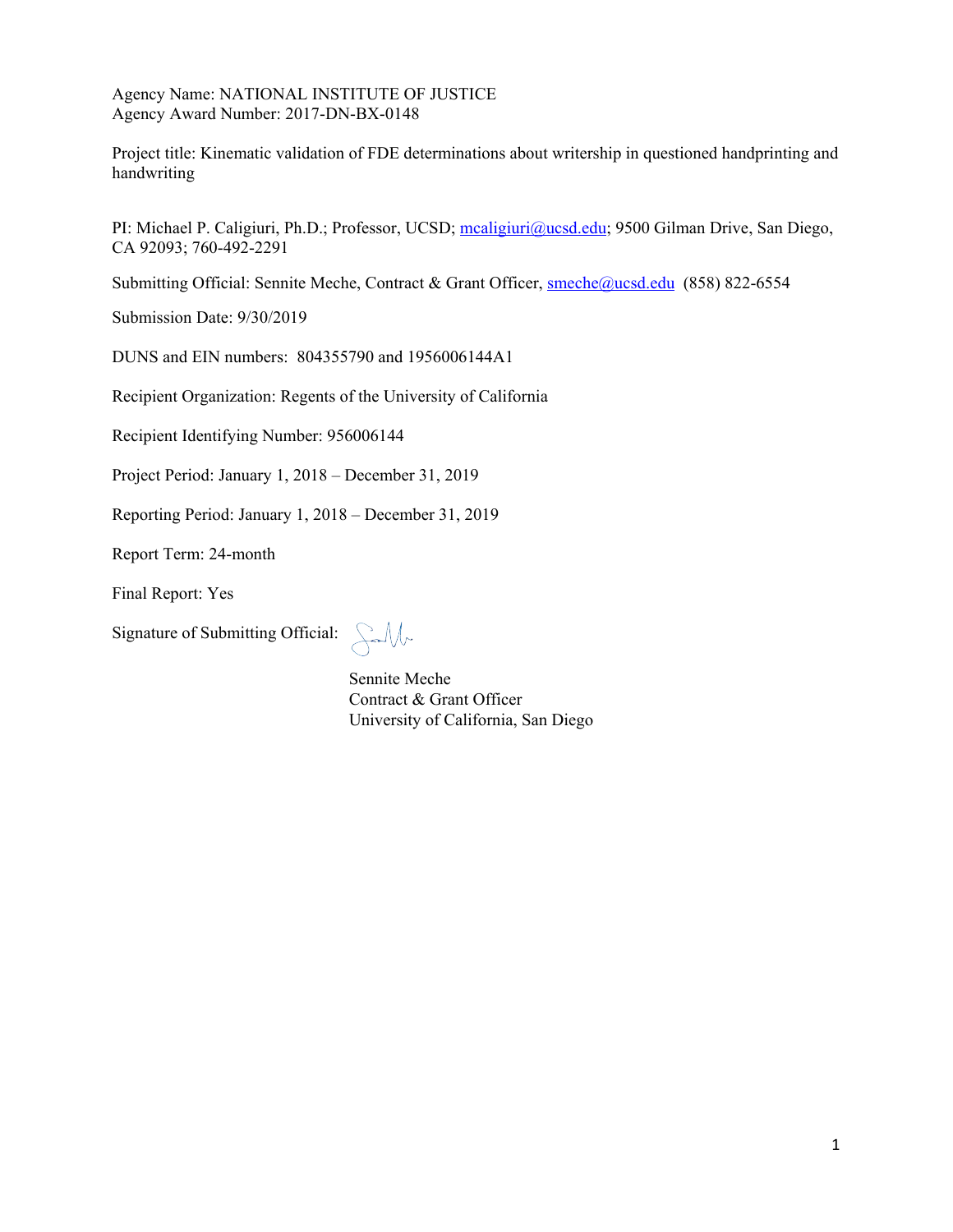$S-M$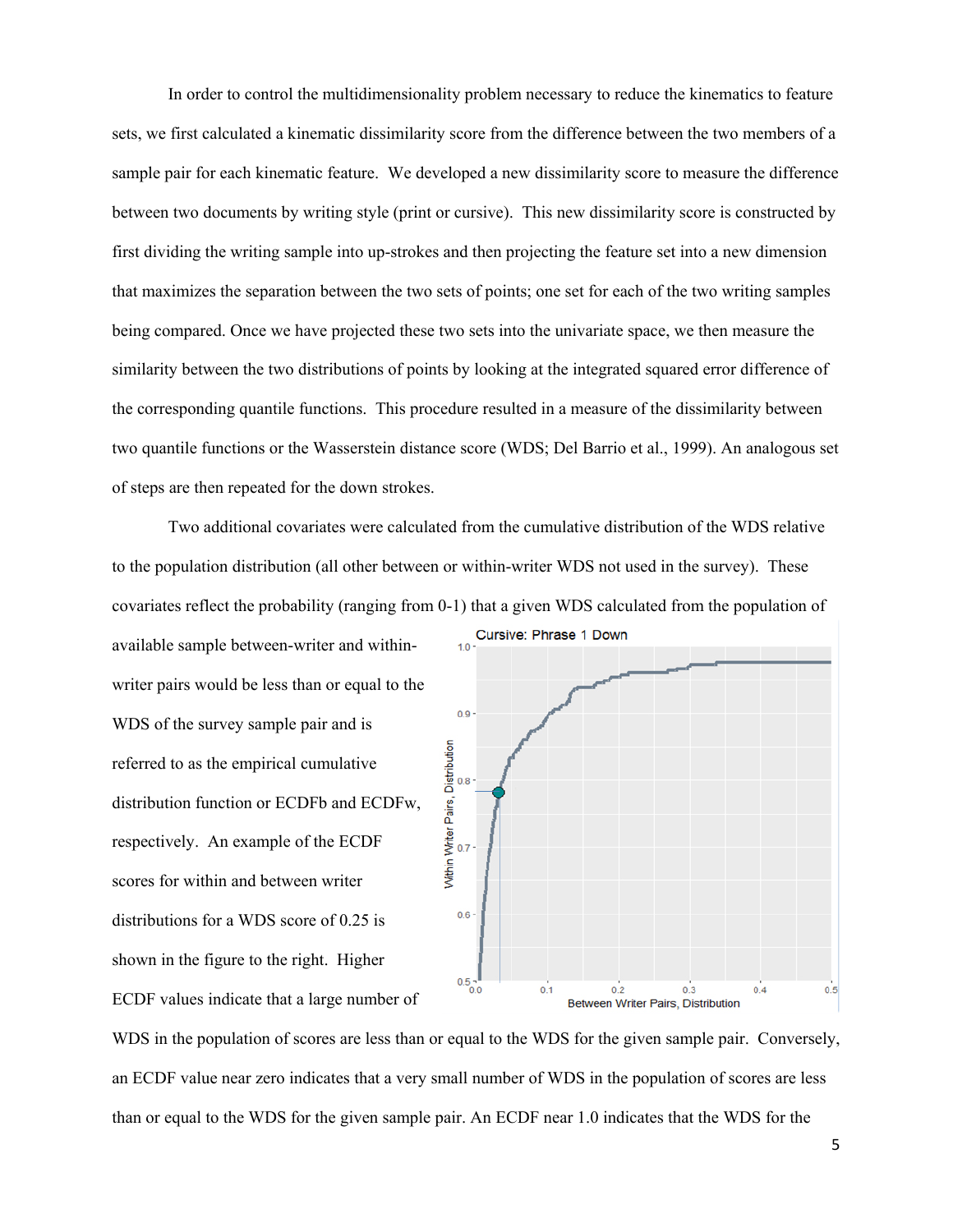In order to control the multidimensionality problem necessary to reduce the kinematics to feature sets, we first calculated a kinematic dissimilarity score from the difference between the two members of a sample pair for each kinematic feature. We developed a new dissimilarity score to measure the difference between two documents by writing style (print or cursive). This new dissimilarity score is constructed by first dividing the writing sample into up-strokes and then projecting the feature set into a new dimension that maximizes the separation between the two sets of points; one set for each of the two writing samples being compared. Once we have projected these two sets into the univariate space, we then measure the similarity between the two distributions of points by looking at the integrated squared error difference of the corresponding quantile functions. This procedure resulted in a measure of the dissimilarity between two quantile functions or the Wasserstein distance score (WDS; Del Barrio et al., 1999). An analogous set of steps are then repeated for the down strokes.

Two additional covariates were calculated from the cumulative distribution of the WDS relative to the population distribution (all other between or within-writer WDS not used in the survey). These covariates reflect the probability (ranging from 0-1) that a given WDS calculated from the population of

available sample between-writer and withinwriter pairs would be less than or equal to the WDS of the survey sample pair and is referred to as the empirical cumulative distribution function or ECDFb and ECDFw, respectively. An example of the ECDF scores for within and between writer distributions for a WDS score of 0.25 is shown in the figure to the right. Higher ECDF values indicate that a large number of



WDS in the population of scores are less than or equal to the WDS for the given sample pair. Conversely, an ECDF value near zero indicates that a very small number of WDS in the population of scores are less than or equal to the WDS for the given sample pair. An ECDF near 1.0 indicates that the WDS for the